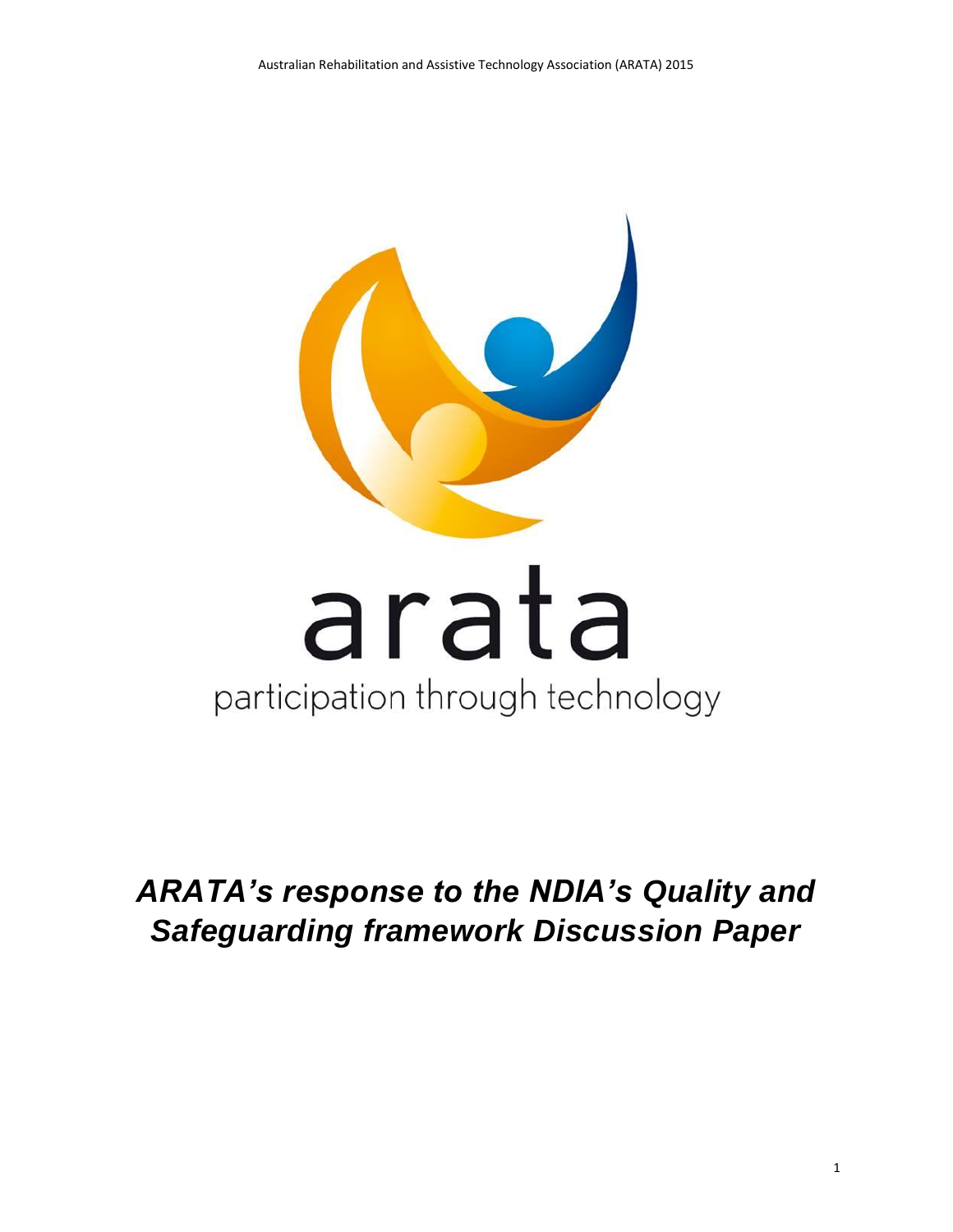#### **ARATA's response to the NDIA's Quality and Safeguarding framework Discussion Paper**

The Australian Rehabilitation and Assistive Technology Association (ARATA) is the national peak body representing rehabilitation & assistive technology stakeholders, working to advance access to rehabilitation and assistive technologies, and to promote practices that ensure positive outcomes from their use. ARATA provides a national forum for information sharing and liaison between people who are involved with the use, selection, customisation, supply, research and ongoing support of rehabilitation and assistive technologies. We promote, develop, and support the national rehabilitation and assistive technology community of practice.

Through its membership, ARATA represents the interests and opinions of the full range of assistive technology (AT) stakeholders in Australia: AT users, AT researchers, AT suppliers, and AT Practitioners including most allied health professions and rehabilitation engineers. ARATA's response to the NDIA's AT Discussion Paper therefore encompasses many viewpoints, and advocates that roles for all stakeholders must be considered.

### *Introduction*

ARATA welcomes the draft framework for Quality and Safeguarding in the National Disability Insurance Scheme (NDIS) and the opportunity to provide feedback. Safeguards are essential to the success of the NDIS, and ARATA believes that it is important that safeguards are in place across all tiers and for all stakeholders of the scheme to ensure the rights of participants are protected, and that participants do not experience harm or disadvantage because of their disability. Sustainability of the NDIS is reliant on integrated systems, across all tiers and sectors of government, as well as in mainstream and specialist disability services.

ARATA advocates for independent advocacy at an individual and systems level in the NDIS, to ensure that the voices of people with disability are prominent in the evaluation of the Scheme's success. Independent advocacy provides a proactive means of ensuring that participants are listened to, and that their opinions and experiences contribute to decision-making in all aspects affecting the lives of people with disability. Existing organisations that provide this service should be included in this plan, along with the proposed establishment of an independent ombudsman.

In this submission, ARATA initially provides information on the specific needs of the AT practice and supply sector. Secondly, some comments are offered in response to the questions asked in the Consultation document.

#### *Establishing quality in the AT Practice & Supply Sectors*

As part of the gathering of good practice to establish the National Disability Insurance Scheme (NDIS), the ARATA Board engaged an expert project team to draw together ARATA's policy and evidence base about assistive technology practice. Good outcomes from AT provision are often dependent on the combined efforts and expertise of all parties: consumer and family; AT practitioners and suppliers.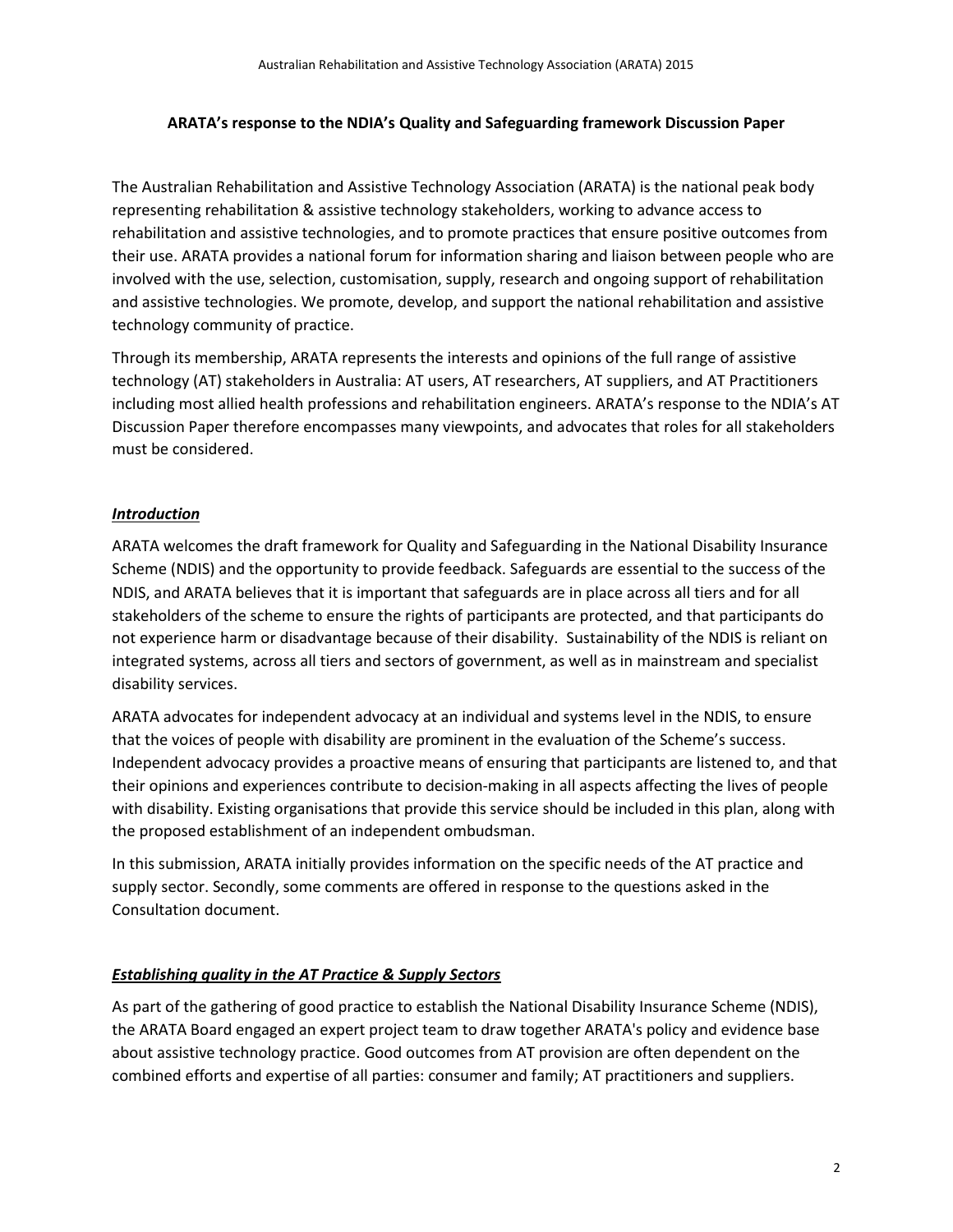This preliminary work was followed by a joint project between ARATA and the Assistive Technology Suppliers' Association (ATSA), funded by FaHCSIA and the NDIS through the Practical Design Fund. This project investigated national credentialing and accreditation for Assistive Technology Practitioners and suppliers. The aim was to review national and international systems and recommend an approach to establishing an Australian national accreditation system for AT practitioners and suppliers. The Project, led by Dr Michael Summers & Dr Lloyd Walker, included a literature review and consultation on the most appropriate ideas for the way forward. The [Final Options Paper](http://www.arata.org.au/download/NDIS/AT%20AccreditationOptionsPaper2_2FNRMN.pdf)<sup>1</sup> on National Credentialing and Accreditation for Assistive Technology Practitioners and Suppliers, available to the public on the ARATA website, contains the full details of the work. An **executive summary<sup>2</sup> is also available**.

#### *What kind of support would providers need to deliver high-quality supports?*

The response to this question draws on key findings on National Credentialing and Accreditation for Assistive Technology Practitioners and Suppliers, introduced above. The Options Paper proposes a framework for a credentialing and accreditation system that will identify, develop and continually enhance high-quality practitioner and supply practices in the Australian AT sector that achieve the best outcomes for consumers and their families, and improve process and economic efficiency for funders, AT practitioners and suppliers. It provides a detailed timeline and costings for the implementation of the proposed system.

The literature review identified that regulatory schemes such as credentialing and accreditation can achieve a number of potential benefits. It also highlighted the necessity of key elements in credentialing and accreditation systems to allow them to function effectively, including:

Regulation commensurate with level of risk;

- Transparency and accountability to consumers and the community;
- Monitoring and enforcement, along with supports for good practice; and
- Ongoing evaluation of the system's effectiveness in enhancing consumer outcomes.

The purpose of credentialing AT practitioners is to provide a robust and clear evidence-based assessment of their competence. Credentialing of individual AT practitioners and accreditation of AT supply organisations, particularly for higher risk and more complex AT devices, would assist consumers and their families to identify services and practitioners with the most suitable skills to meet their current requirements. Skilled AT practitioners can support consumers in decision-making to identify and meet their AT needs based on informed choice, and often in a more time-efficient way than those with less training and experience in that area of AT. A credentialing and accreditation system will also assist the NDIA and other individualised funding programs to identify AT practitioners with the relevant levels of competence to assist with assessment, planning, evaluation and review. The ability to engage the most suitable AT services and practitioners will serve to ensure AT provision is completed in the most timely and effective manner, and promote the best outcomes for consumers. In addition to supporting positive consumer outcomes, this has obvious benefits for the costs involved to the Scheme: well-selected AT is

<sup>1</sup> National Credentialing and Accreditation for Assistive Technology Practitioners and Suppliers: An Options Paper, available: [http://www.arata.org.au/download/NDIS/AT%20AccreditationOptionsPaper2\\_2FNRMN.pdf](http://www.arata.org.au/download/NDIS/AT%20AccreditationOptionsPaper2_2FNRMN.pdf)

<sup>2</sup> Executive summary[: http://www.arata.org.au/download/NDIS/ExecSummOptionsCredAccredAssistiveTechnology2013.pdf](http://www.arata.org.au/download/NDIS/ExecSummOptionsCredAccredAssistiveTechnology2013.pdf)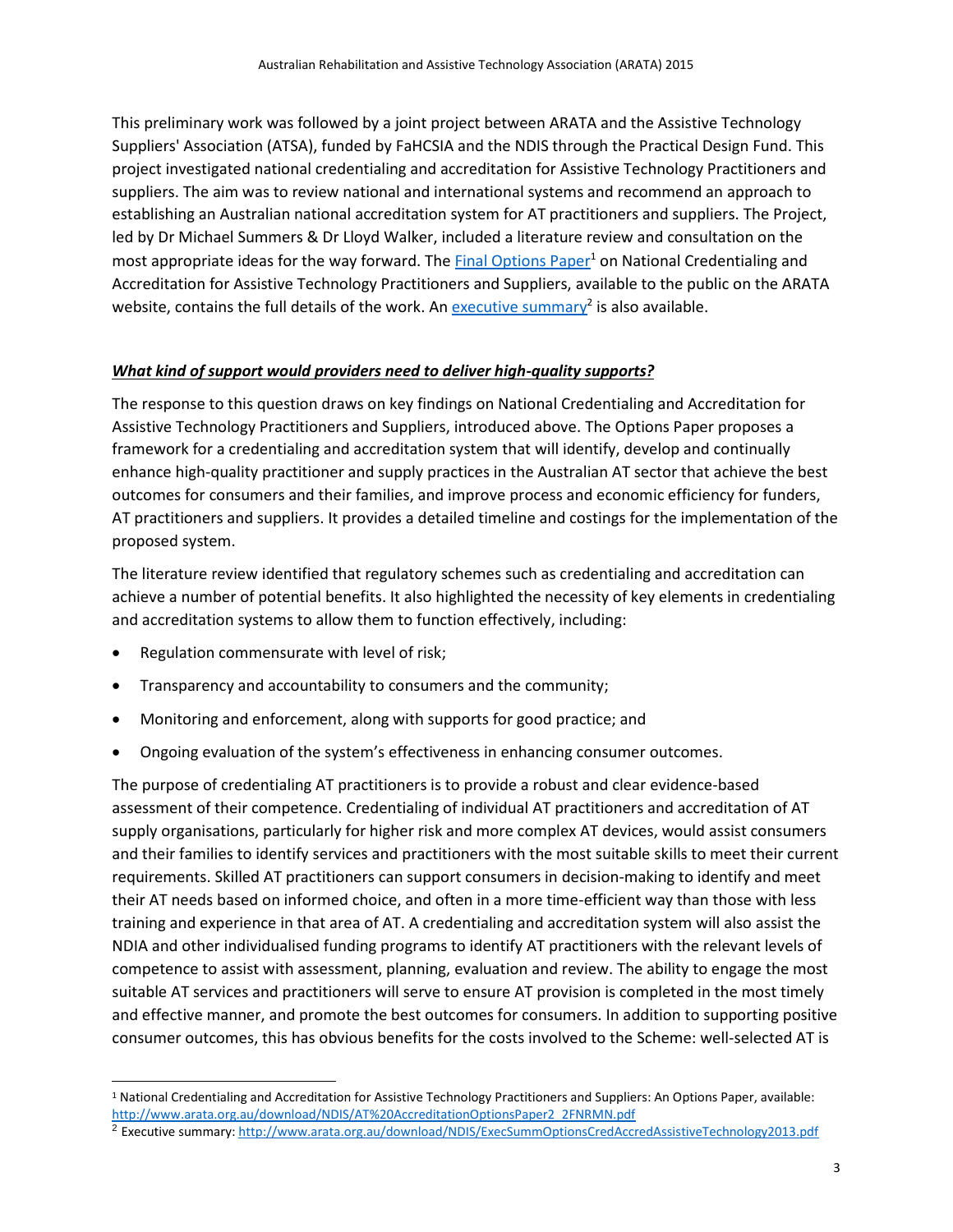most likely to be utilised and it is less likely that time and money will be wasted to rectify uninformed equipment decisions.

Practitioners and suppliers will need a strong consumer focus and also address any potential conflicts of interest, particularly where these roles are combined such as in specialist seating clinics and for orthotists and prosthetists. An important issue raised is the intersection of additional AT credentialing requirements and existing professional credentialing through relevant professions, including occupational therapy, physiotherapy, speech pathology, rehabilitation engineering, and orthotics and prosthetics. Additionally, the intersection of accreditation and existing quality systems; such as ISO 9001 used by suppliers; need consideration to ensure costs and barriers to market entry are minimised.

Further work is required, including decisions about which options are most appropriate and achievable; and development of resources, structures and processes to implement an effective and sustainable credentialing and accreditation system. ARATA has completed substantial background work into accreditation and credentialing for AT practitioners and has the expertise to progress this project. As a small association of members governed by a committee of volunteers, ARATA does not have the capacity to do so without a significant addition of funding into the organisation. Partnership and support from the NDIA would be welcome to ensure ARATA is able to advance and develop a credentialing and accreditation system compatible with those that the Agency is proposing in its Discussion paper.

If the Agency chooses to progress the preliminary work, ARATA members could be commissioned to provide advice and ongoing consultation in the development of the accreditation and credentialing system.

## *Comment on information-provision proposals*

 $\overline{a}$ 

- What are the most important features of an NDIS information system for participants?
- How can the information system be designed to ensure accessibility?
- What would be the benefits and risks of enabling participants to share information, for example, through online forums, consumer ratings of providers and other means?

ARATA note the focus upon information in the context of quality and safeguards, and would like to provide some evidence from the published literature regarding the limitations of public information provision for complex interventions.

There is great value in information sharing, but with niche markets and specialised needs (e.g. complex AT solutions, home modifications), reliance on peer sourcing is not feasible<sup>3</sup>. The solutions are too unique to fall into a rating system that will provide a sufficient number to provide reliable and valid information for consumers. The solutions are unique because of the multi-stage process of identifying needs and customising solutions.

<sup>3</sup> Trigg, L. (2014). Using Online Reviews in Social Care. Social Policy & Administration, 48(3), 361-378. doi: 10.1111/spol.12017